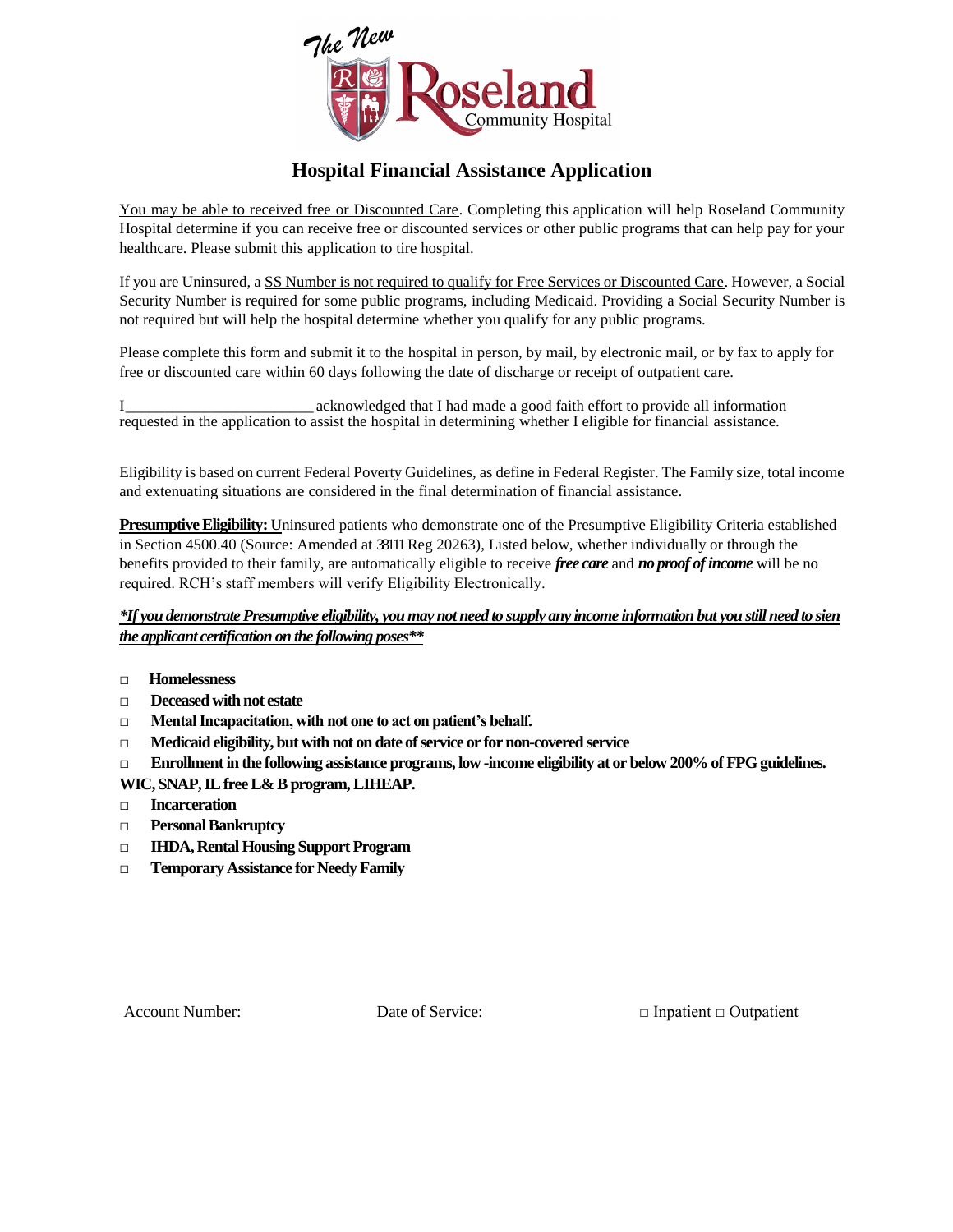

# **ROSELAND COMMUNITY HOSPITAL**

45 WEST 111™ STREET CHICAGO, IL 60628

## **Self-Declaration Statement**

# **Application for Charity/Uninsured Patient Discounts**

I understand that the information, which I submit concerning my annual income and family size, is correct 1 also understand that if the information which I submitted is determined to be false, such determination will result in die denial of providing services as uncompensated services/charity, and that I will be liable for the balance of services provided.

|                     |                                                         | Last name       |                                  | <b>First Name</b> | Initial                                                                                               |              |
|---------------------|---------------------------------------------------------|-----------------|----------------------------------|-------------------|-------------------------------------------------------------------------------------------------------|--------------|
|                     |                                                         |                 | $Sex:$ Female $\Box$ Male $\Box$ |                   | Date of Birth:                                                                                        |              |
|                     |                                                         |                 |                                  |                   |                                                                                                       | MM/DD/YYYY   |
| Race:               |                                                         |                 |                                  |                   | White $\Box$ AA $\Box$ Latin/Hispanic $\Box$ Asian $\Box$ Native American $\Box$                      | Other $\Box$ |
|                     |                                                         |                 |                                  |                   |                                                                                                       |              |
|                     |                                                         | Number & Street | City                             | State             | Zip                                                                                                   |              |
| Preferred Language: | English $\Box$                                          |                 | Spanish $\square$                | Other $\Box$      |                                                                                                       |              |
|                     |                                                         |                 |                                  |                   |                                                                                                       |              |
|                     |                                                         |                 |                                  |                   |                                                                                                       |              |
|                     |                                                         |                 |                                  |                   |                                                                                                       |              |
|                     | Is patient resident of Illinois?                        |                 | $\Box$ YES $\Box$ NO             |                   |                                                                                                       |              |
|                     |                                                         |                 |                                  |                   | The medical care services rendered were due to a Car Accident or Personal Injury $\Box$ YES $\Box$ NO |              |
|                     | Was the patient a victim of Crime? $\Box$ YES $\Box$ NO |                 |                                  |                   | For a minor please include the Grantor Information:                                                   |              |
|                     |                                                         |                 |                                  |                   |                                                                                                       |              |
|                     |                                                         | Last name       |                                  | <b>First Name</b> | Initial                                                                                               |              |
|                     |                                                         |                 | Sex: Female $\Box$ Male $\Box$   |                   | Date of Birth:                                                                                        |              |
|                     |                                                         |                 |                                  |                   | Social Security Number: New York Contact the Social Security Number:                                  | MM/DD/YYYY   |
|                     |                                                         |                 |                                  |                   |                                                                                                       |              |
| Email Address:      |                                                         |                 |                                  |                   | <u> 1989 - Johann John Stone, meilich aus der Stone († 1989)</u>                                      |              |
|                     |                                                         |                 | Patient or Grantor's Signature:  |                   |                                                                                                       |              |
|                     |                                                         |                 |                                  |                   |                                                                                                       |              |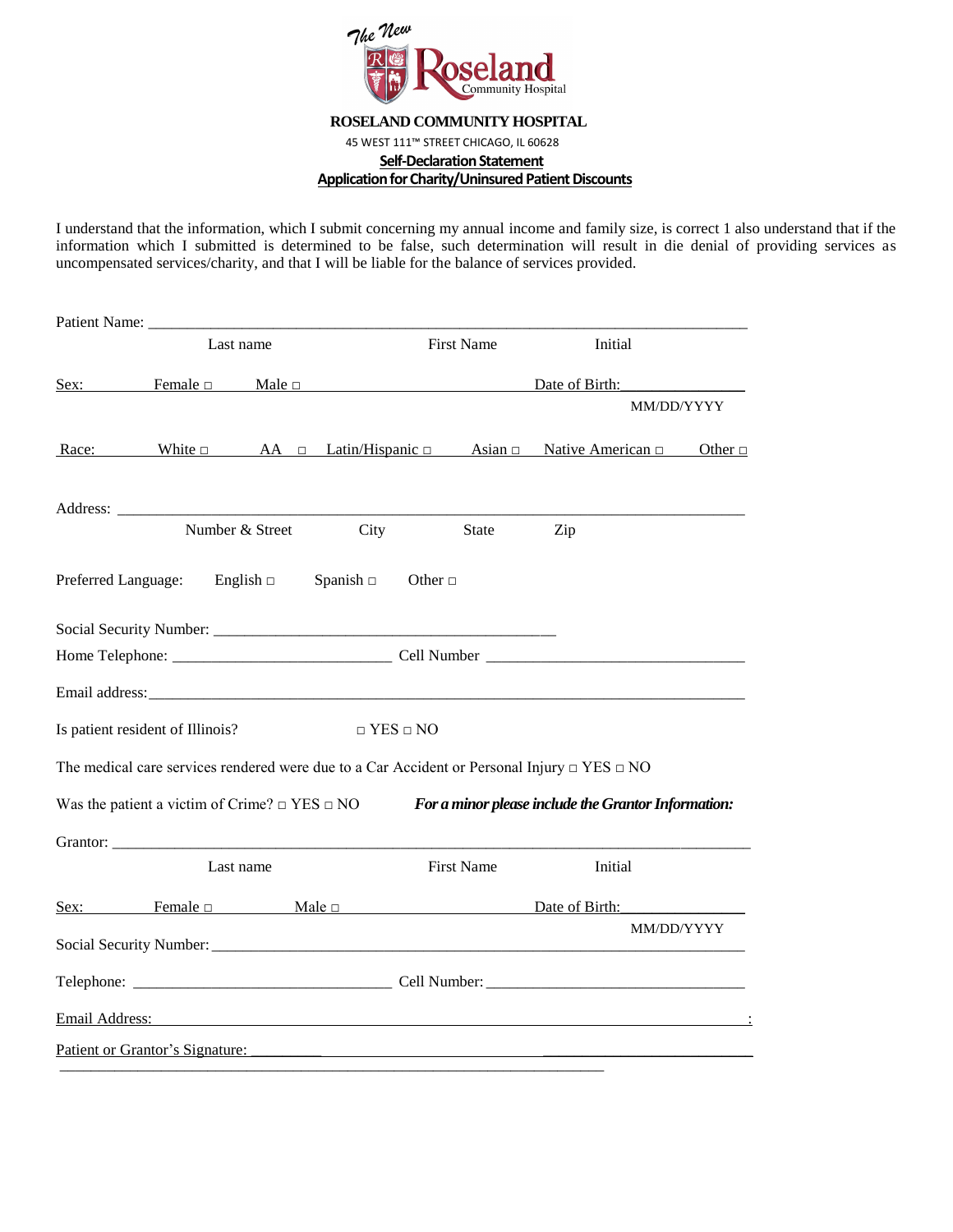

## **Family / Household Information**

**Number of persons in the patient's Family \_\_\_\_\_\_\_\_\_\_\_\_**

**Number of persons who are depends of the patient's \_\_\_\_\_\_\_\_\_\_**

**Ages of the patient's dependents \_\_\_\_\_\_**

Patient's family income & Employment information:

Is the patient's spouse or partner (parents *in case of minor)* is currently employed? **□YES □ NO**Employer information if

**\_\_\_\_\_\_\_\_\_\_\_\_\_\_\_\_\_\_\_\_\_\_\_\_\_\_\_\_\_\_\_\_\_\_\_\_\_\_\_\_\_\_\_\_\_\_\_\_\_\_\_\_\_\_\_\_\_\_\_\_\_\_\_\_\_\_\_\_\_\_\_\_\_\_\_\_\_\_\_\_\_\_\_\_\_\_\_\_\_\_\_\_\_\_\_\_\_\_**

**\_\_\_\_\_\_\_\_\_\_\_\_\_\_\_\_\_\_\_\_\_\_\_\_\_\_\_\_\_\_\_\_\_\_\_\_\_\_\_\_\_\_\_\_\_\_\_\_\_\_\_\_\_\_\_\_\_\_\_\_\_\_\_\_\_\_\_\_\_\_\_\_\_\_\_\_\_\_\_\_\_\_\_\_\_\_\_\_\_\_\_\_\_\_\_\_\_\_**

apply: name, address and phone #

#### **GROSS MONTHLY FAMILY INCOME**

| <b>Wages</b>                                   |  |
|------------------------------------------------|--|
| Self-Employment                                |  |
| <b>Unemployment Compensation</b>               |  |
| <b>Social Security Income</b>                  |  |
| <b>Social Security Disability</b>              |  |
| <b>Veterans 'Pension</b>                       |  |
| <b>Veterans' Disability</b>                    |  |
| <b>Workers 'Compensation</b>                   |  |
| <b>Retirement income</b>                       |  |
| <b>TANF</b>                                    |  |
| Child Support, Almonry or other spousal income |  |
| Other income                                   |  |
| IOIAL                                          |  |

**Documentation of Family Income included:**

- **• Paycheck stubs, benefits statements, award letters, court orders, federal tax returns**
- **• Health Insurance. Medicare, part D, Medicare Supplemental, Medicaid, Veterans Benefits**
- **• Asset & estimated asset Value: Checking, Savings, stocks, certificate of deposit, Mutual funds, Automobiles, Real property, health savings accounts.**